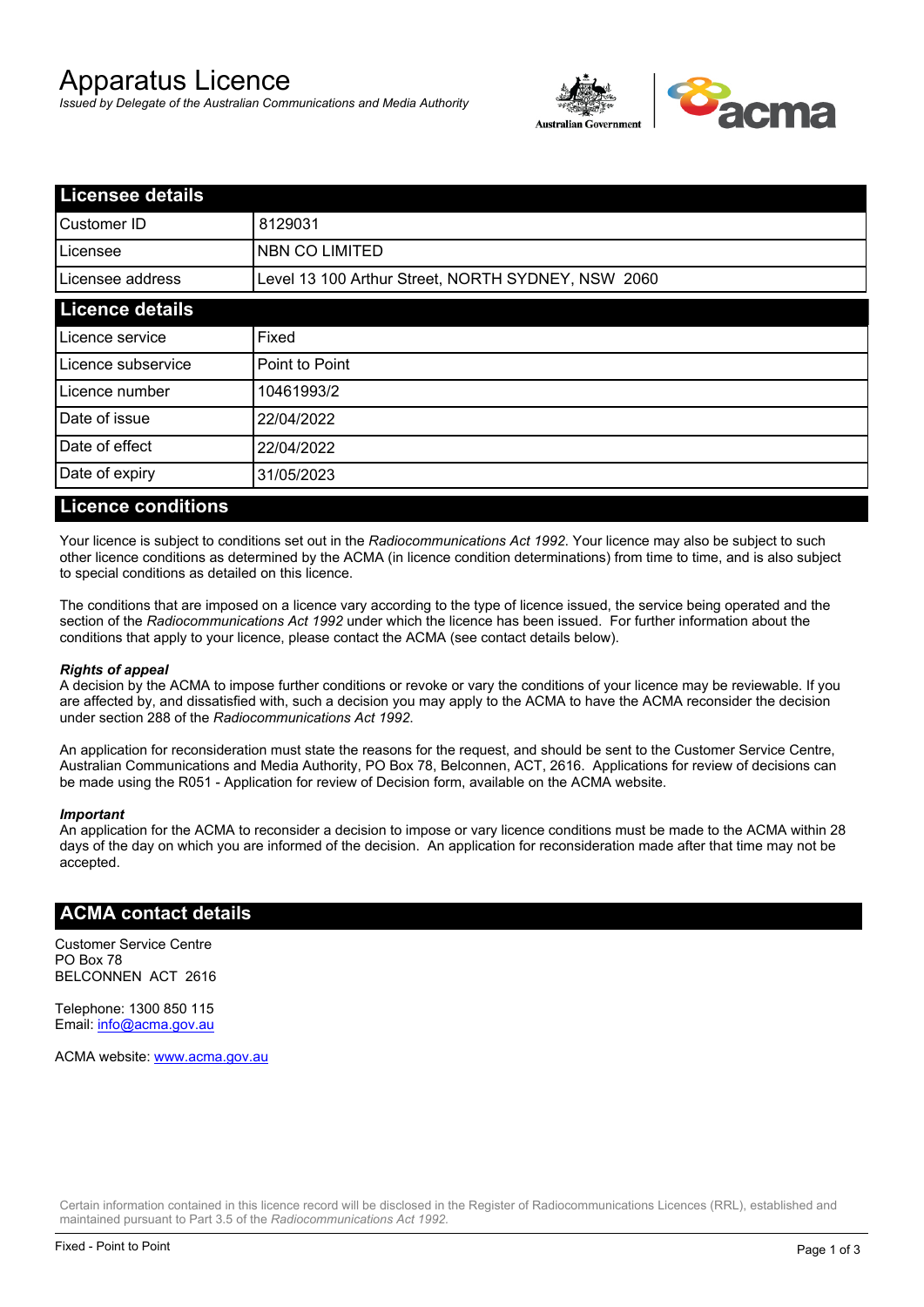# **Advisory Notes applying to licence no.: 10461993/2**

Conditions applicable to the operation of Point to Point station(s) authorised under this licence can be found in the Radiocommunications Licence Conditions (Apparatus Licence) Determination and the Radiocommunications Licence Conditions (Fixed Licence) Determination, the 'fixed licence lcd'. Copies of these determinations are available from the ACMA and from the ACMA home page (www.acma.gov.au).